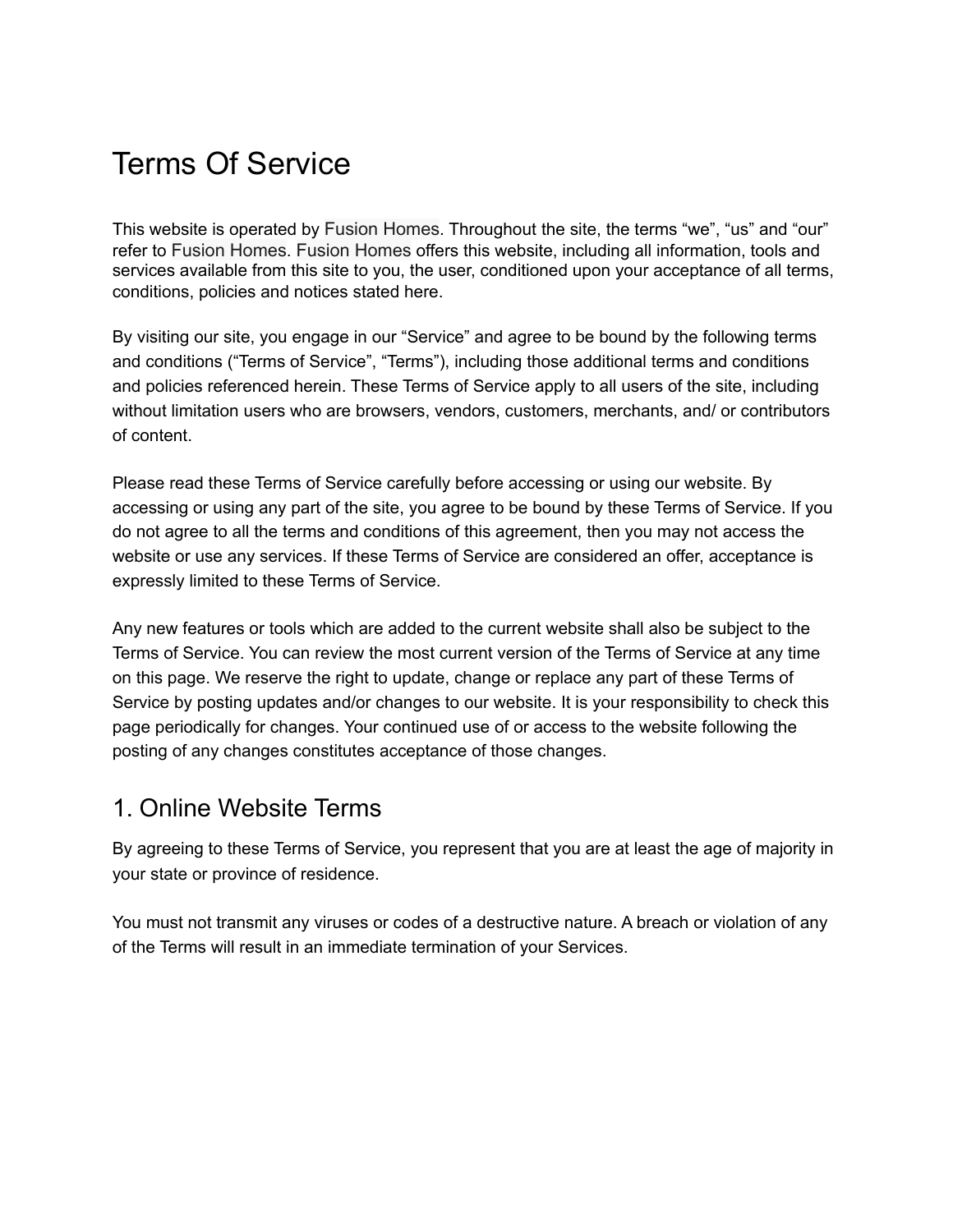# 2. General Conditions

We reserve the right to refuse service to anyone for any reason at any time.

You understand that your content may be transferred unencrypted and involve (a) transmissions over various networks; and (b) changes to conform and adapt to technical requirements of connecting networks or devices.

You agree not to reproduce, duplicate, copy, sell, resell or exploit any portion of the Website, use of the Website, or access to the Website or any contact on the Website through which the service is provided, without express written permission by Fusion Homes.

The headings used in this agreement are included for convenience only and will not limit or otherwise affect these Terms.

# 3. Intellectual Property and Permitted Use

Fusion Homes is the sole owner and authorized user of all intellectual property rights of the Website and all content displayed on the Website. All information on the Website is protected under copyright laws. You may display, download and print pages of the Website, provided that:

- the words "copyright Fusion Homes" appears on all material that is printed
- the information will not be altered in any manner
- such pages are only for personal use

Other than those listed above, no one has permission to copy, redistribute, reproduce or republish in any form, any content displayed on the Website. All trademarks, logos, and service marks (the "Trademarks") displayed on the Website are registered to Fusion Homes and may not be used in any way without the express written permission of Fusion Homes or the owner of such Trademark.

#### 4. Accuracy of Information

Although reasonable care has been taken to ensure the accuracy of the Website, all Website content is displayed on an 'as is' basis, without any warranties of any kind, express or implied. All Website content and information is subject to changes being made or implemented from time to time (whether significant or otherwise), without any notice being given to anyone visiting or accessing the Website or otherwise, and without any liability being incurred by Fusion Homes thereby.

Content on the Website is for informational purposes only, and is not intended to provide specific legal, financial or other similar advice, and should accordingly not be relied upon in that regard.

# 5. Modifications to the Website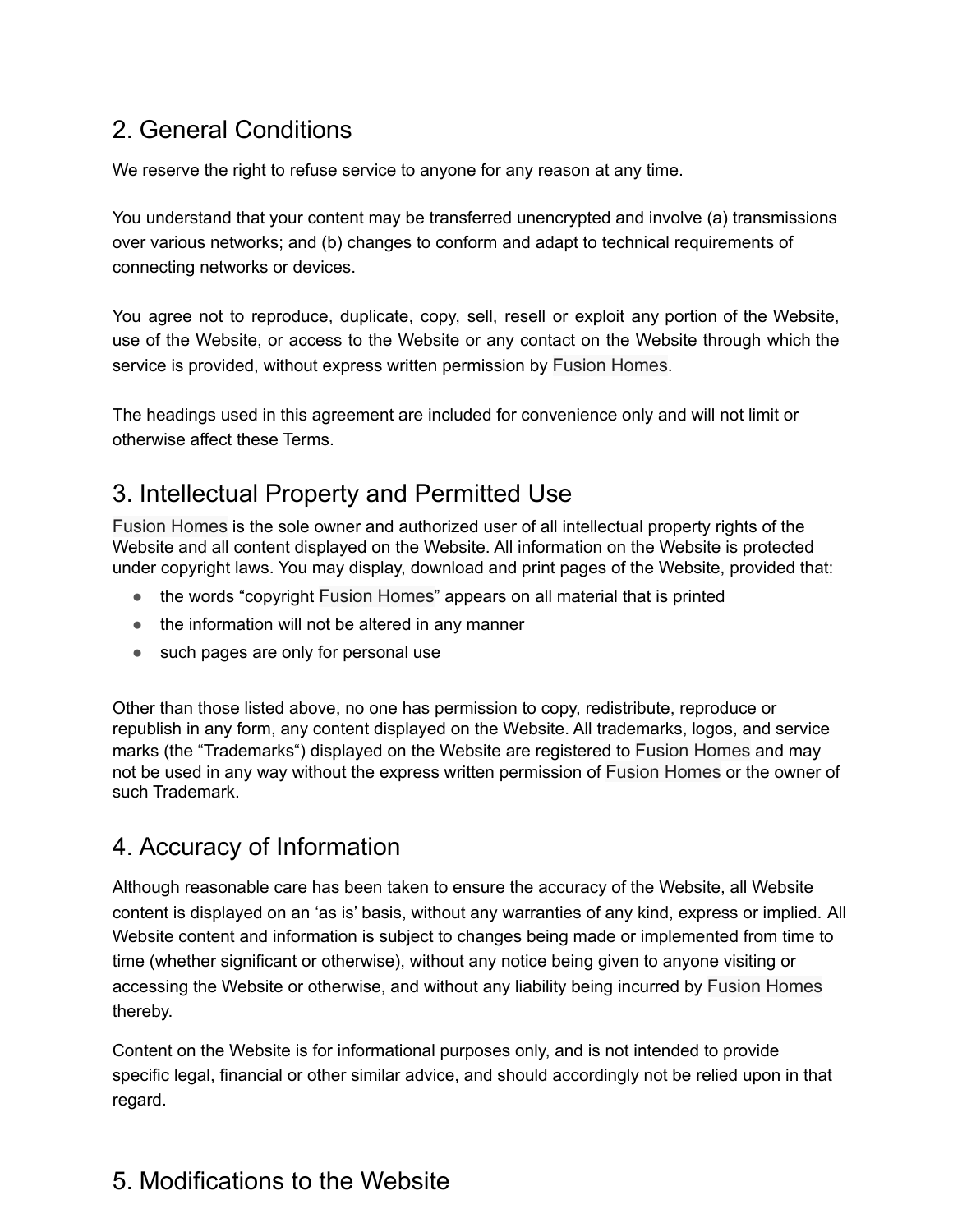We reserve the right at any time to modify or discontinue the Website (or any part or content thereof) without notice at any time.

We shall not be liable to you or to any third-party for any modification, suspension or discontinuance of the Website.

# 6. Third-Party Links

Certain content and services available may include materials from third-parties. Third-party links on this site may direct you to third-party websites that are not affiliated with us. Examining or evaluating the content or accuracy is the sole responsibility of the user and we do not warrant and will not have any liability or responsibility for any third-party materials or websites, or for any other materials, products, or services of third-parties. We are not liable for any harm or damages related to the purchase or use of goods, services, resources, content, or any other transactions made in connection with any third-party websites.

# 7. User Comments, Feedback and Other Submissions

If, at the request of Fusion Homes, you send submissions or without a request from us, you send creative ideas, suggestions, proposals, plans, or other materials, whether online, by email, by postal mail, or otherwise (collectively, 'comments'), you agree that we may, at any time without restriction, edit, copy, publish, distribute, translate and otherwise use in any medium any comments that you forward to us. We are and shall be under no obligation (1) to maintain any comments in confidence; (2) to pay compensation for any comments; or (3) to respond to any comments.

We may, but have no obligation to, monitor, edit or remove content that we determine in our sole discretion are unlawful, offensive, threatening, libelous, defamatory, pornographic, obscene or otherwise objectionable or violates any party's intellectual property or these Terms of Service. You agree that your comments will not violate any right of any third-party, including copyright, trademark, privacy, personality or other personal or proprietary right. You further agree that your comments will not contain libelous or otherwise unlawful, abusive or obscene material, or contain any computer virus or other malware that could in any way affect the operation of the Service or any related website. You may not use a false e-mail address, pretend to be someone other than yourself, or otherwise mislead us or third-parties as to the origin of any comments. You are solely responsible for any comments you make and their accuracy. We take no responsibility and assume no liability for any comments posted by you or any third-party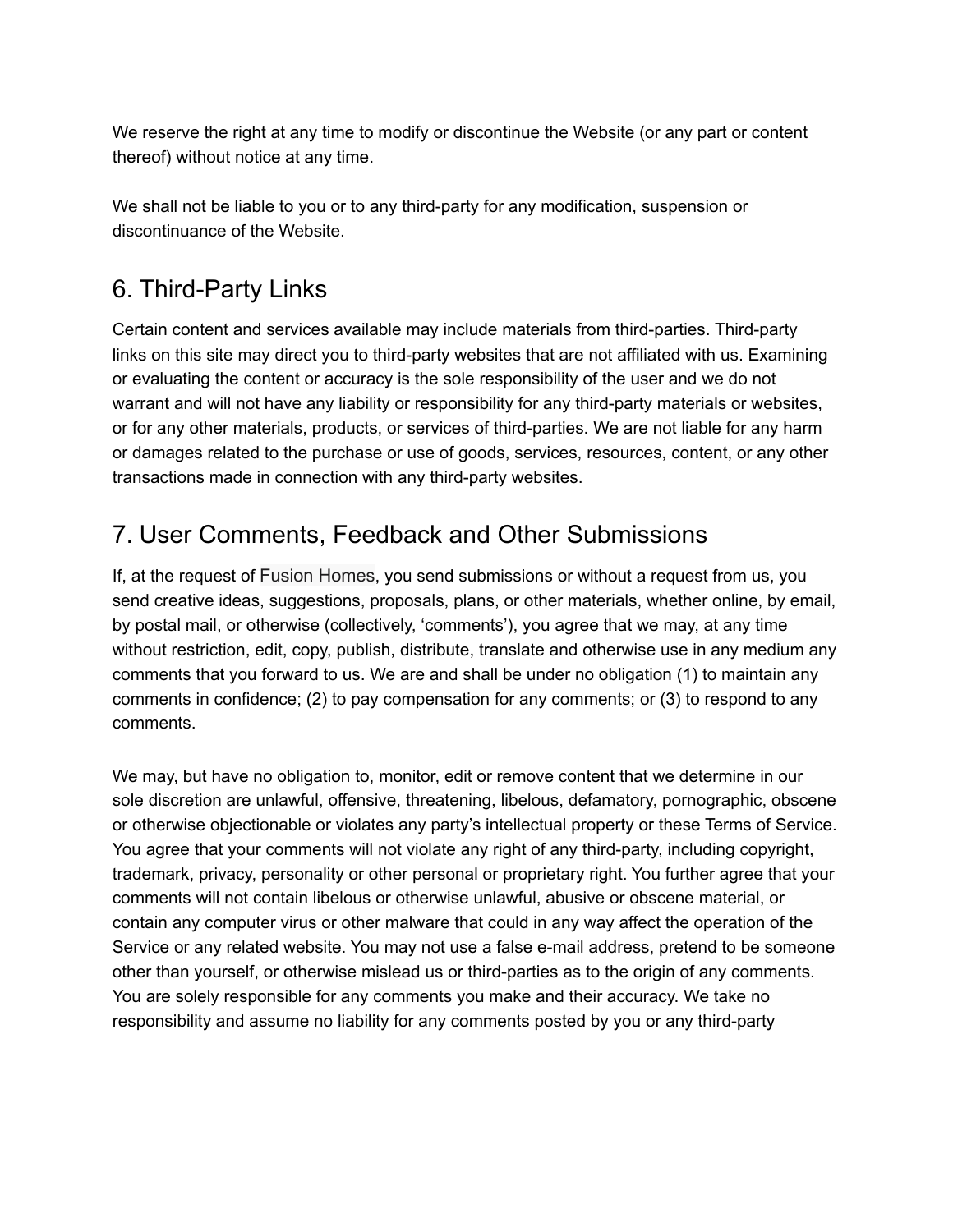# 8. Personal Information

Your submission of personal information through the website is governed by our Privacy Policy.

# 9. Prohibited Uses

In addition to other prohibitions as set forth in the Terms of Service, you are prohibited from using the site or its content: (a) for any unlawful purpose; (b) to solicit others to perform or participate in any unlawful acts; (c) to violate any international, federal, provincial or state regulations, rules, laws, or local ordinances; (d) to infringe upon or violate our intellectual property rights or the intellectual property rights of others; (e) to harass, abuse, insult, harm, defame, slander, disparage, intimidate, or discriminate based on gender, sexual orientation, religion, ethnicity, race, age, national origin, or disability; (f) to submit false or misleading information; (g) to upload or transmit viruses or any other type of malicious code that will or may be used in any way that will affect the functionality or operation of the Service or of any related website, other websites, or the Internet; (h) to collect or track the personal information of others; (i) to spam, phish, pharm, pretext, spider, crawl, or scrape; (j) for any obscene or immoral purpose; or (k) to interfere with or circumvent the security features of the Service or any related website, other websites, or the Internet. We reserve the right to terminate your use of the Service or any related website for violating any of the prohibited uses.

#### 10. Indemnification

You agree to indemnify, defend and hold harmless Fusion Homes and our parent, subsidiaries, affiliates, partners, officers, directors, agents, contractors, licensors, service providers, subcontractors, suppliers, interns and employees, from any claim or demand, including reasonable attorneys' fees, made by any third-party due to or arising out of a breach of these Terms of Service or the documents they incorporate by reference, or your violation of any law or the rights of a third-party.

# 11. Governing Law

These Terms of Service and any separate agreements shall be governed by and construed in accordance with the laws of Ontario, Canada.

# 12. Changes To Terms of Service

You can review the most current version of the Terms of Service at any time on this page. We reserve the right, at our sole discretion, to update, change or replace any part of these Terms of Service by posting updates and changes to our website. It is your responsibility to check our website periodically for changes. Your continued use of or access to our website following the posting of any changes to these Terms of Service constitutes acceptance of those changes.